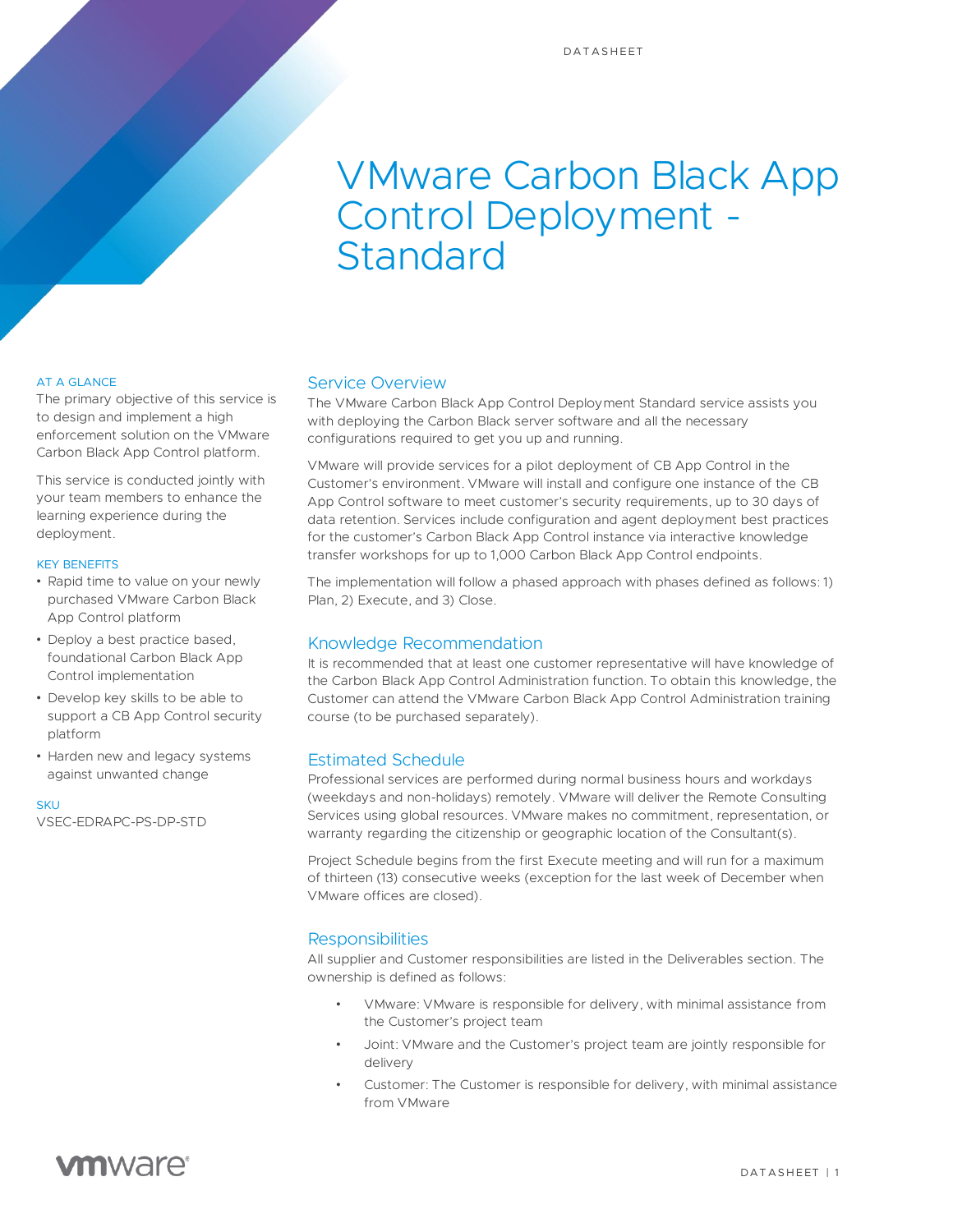## Project Scope

The project scope is defined as follows for CB App Control:

- Install up to one (1) CB App Control Server
- WebUI walkthrough
- Assist in deployment of up to two (2) agents into low enforcement
- Design Workshop, create up to five (5) custom polices
- Create up to fifteen (15) primary trust strategies (for high enforcement policy)

# Deliverables

| ID               | <b>DESCRIPTION</b>                                          | <b>TOOL/DELIVERABLE</b>                                    | <b>PRIMARY</b><br><b>OWNER</b> | <b>COMMENTS</b>                                                                                                      |  |  |  |
|------------------|-------------------------------------------------------------|------------------------------------------------------------|--------------------------------|----------------------------------------------------------------------------------------------------------------------|--|--|--|
| PHASE 1: PLAN    |                                                             |                                                            |                                |                                                                                                                      |  |  |  |
| 1.1              | Kick-Off Meeting                                            | Kick-Off Agenda                                            | Joint                          | Kick-Off meeting to discuss<br>project scope, objectives,<br>impact assessment, team roles<br>and responsibilities   |  |  |  |
| 1.2              | Review<br>Datasheet                                         | $\overline{\phantom{0}}$                                   | <b>CUSTOMER</b>                | Understand service<br>assumptions, scope, and<br>completion criteria                                                 |  |  |  |
| 1.3              | Architecture<br>Design                                      | Architecture Diagram                                       | . Joint                        | Create or revise architecture<br>diagram for CB App Control<br>environment within customer<br>network                |  |  |  |
| 1.4              | Review Pre-<br>Installation<br>Requirements                 | Operating<br>Environment<br>Requirements (OER)<br>document | VMWare                         | Validate proposed CB App<br>Control infrastructure meets the<br>minimum Operating<br><b>Environment Requirements</b> |  |  |  |
| 1.5              | Design<br>Workshop                                          | Design Workshop<br>document                                | Joint                          | Complete detailed design of the<br>Adaptive Implementation<br>Methodology and platform use-<br>cases                 |  |  |  |
| 1.6              | Review Change<br>Management<br>Strategy                     | $\overline{\phantom{a}}$                                   | <b>CUSTOMER</b>                | Customer determines a change<br>management process for agent<br>testing and installation                             |  |  |  |
| PHASE 2: EXECUTE |                                                             |                                                            |                                |                                                                                                                      |  |  |  |
| 2.1              | Installation &<br>Configuration of<br>Application<br>Server | Install up to one (1)<br><b>CB App Control</b><br>server   | Joint                          | Install and configure application<br>server components as<br>necessary                                               |  |  |  |
| 2.2              | Pilot<br>Deployment                                         | Install up to two $(2)$<br>CB App Control                  | <b>CUSTOMER</b>                | Customer defines an end-user<br>communication plan for pilot<br>user community                                       |  |  |  |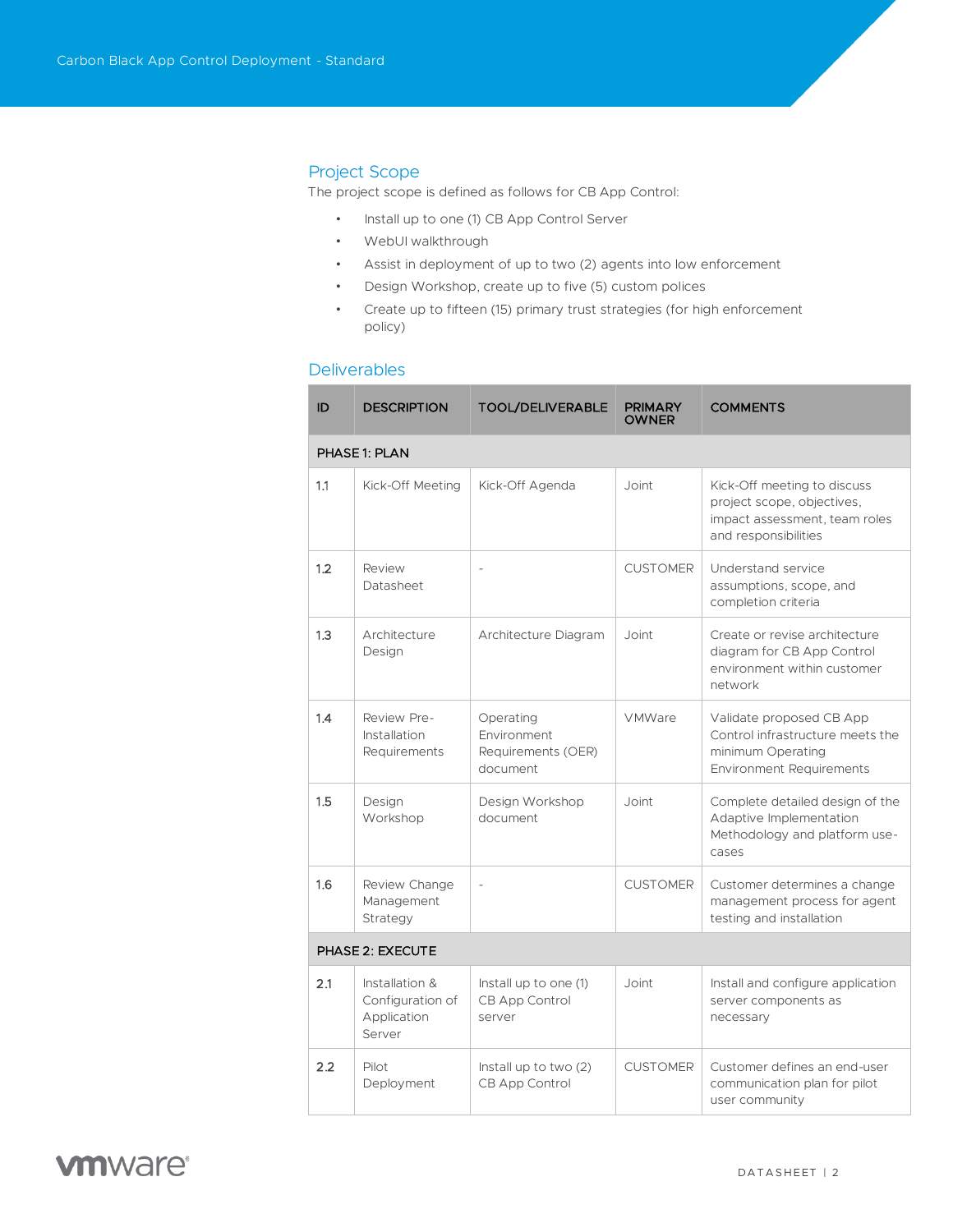|                |                                   | agents in Low<br>Enforcement                                                  |                 |                                                                                                     |  |  |  |
|----------------|-----------------------------------|-------------------------------------------------------------------------------|-----------------|-----------------------------------------------------------------------------------------------------|--|--|--|
| 2.3            | Product<br>Adoption<br>Document   | Product adoption<br>quide                                                     | <b>VMware</b>   | Publish high-level operational<br>quide                                                             |  |  |  |
| 2.4            | Configuration<br>Assistance       | Create up to fifteen<br>$(15)$ High<br>Enforcement Trust<br><b>Strategies</b> | Joint           | Assist analyzing endpoint event<br>data and define Custom Rules,<br>Script Rules, and Rapid Configs |  |  |  |
| 2.5            | Pilot High<br>Enforcement         | Communications plan                                                           | <b>CUSTOMER</b> | Customer assigns a pilot group<br>to test High Enforcement                                          |  |  |  |
| 2.6            | Unexpected<br><b>Blocks</b>       | Review up to fifteen<br>(15) unexpected<br>blocks                             | Joint           | Assist with alert notifications<br>and triage                                                       |  |  |  |
| PHASE 3: CLOSE |                                   |                                                                               |                 |                                                                                                     |  |  |  |
| 3.1            | Customer<br>Support<br>Transition | Project closure email                                                         | <b>VMware</b>   | Transition to support                                                                               |  |  |  |

### Completion Criteria

The project is deemed complete upon ONE of the following criteria – whichever comes first:

- 1. Completion of all service deliverables in the Deliverables section.
- 2. After thirteen (13) consecutive weeks from date the project is moved to Phase 2 Execute (Deliverable 2.1).
- 3. After 12 months from purchase date.
- 4. If the services were purchased using PSO credits the services expire the same time the credits expire unless a credit extension is requested. Work with your Account Executive to determine a plan for all remaining credits on the account and request an extension.

## Out of Scope

The following are the out of scope items for this project.

#### General

- Installation and configuration of custom or third-party applications and operating systems on deployed virtual machines.
- Operating system administration including the operating system itself or any operating system features or components.
- Management of change to virtual machines, operating systems, custom or third-party applications, databases, and administration of general network changes within Customer control.

# **vm**ware<sup>®</sup>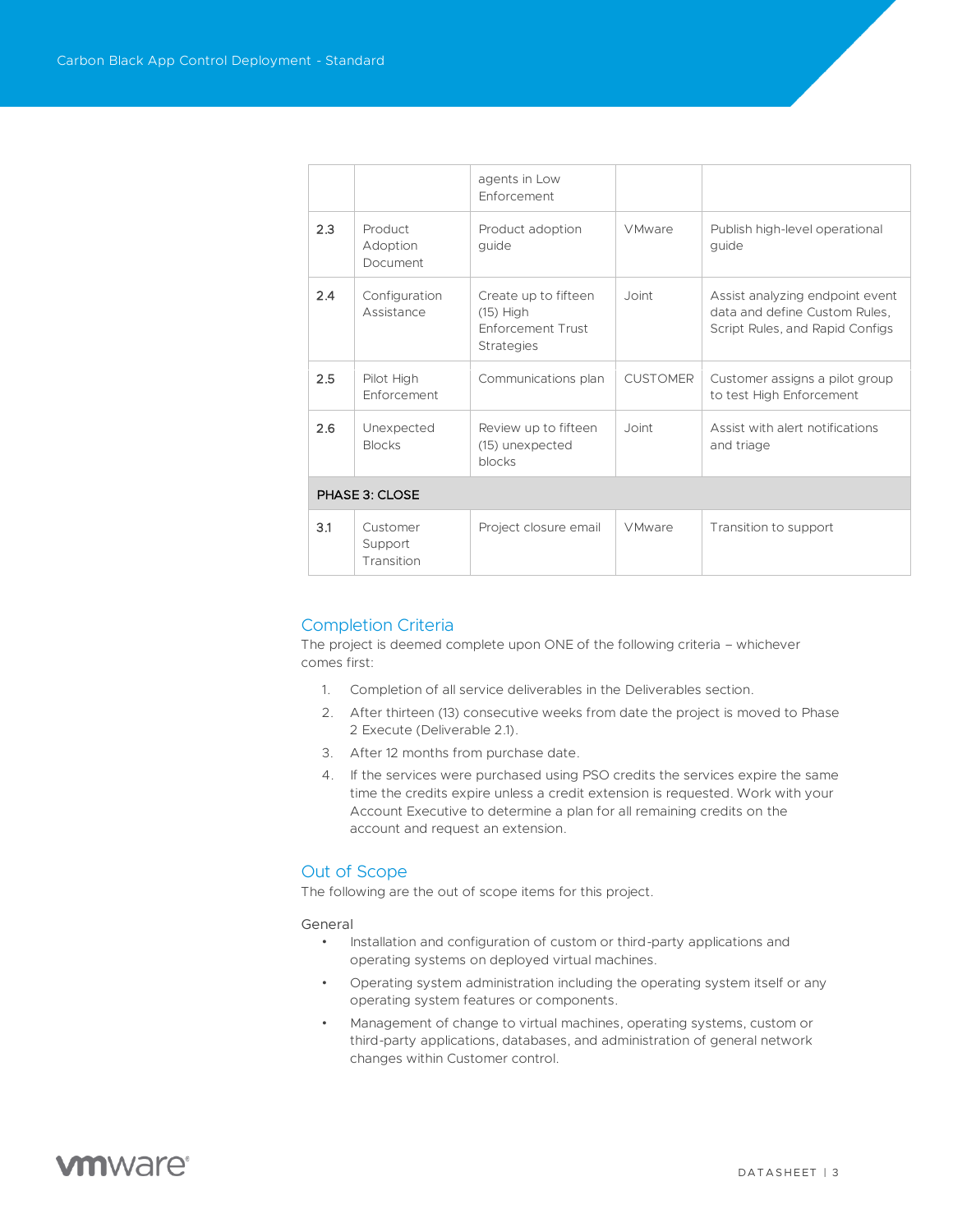- Remediation work associated with any problems resulting from the content, completeness, accuracy, and consistency of any data, materials, or information supplied by the Customer.
- Installation or configuration of VMware products not included in the scope of this document.
- Installation and configuration of third-party software or other technical services that are not applicable to VMware components.
- Configuration of VMware products used for the service other than those implemented for the mutually agreed to use cases.
- Customer solution training other than the defined knowledge transfer session.

#### Carbon Black App Control

- Remediation/removal of unauthorized, malicious, or unwanted files.
- Investigation and analysis of potential malware and threats.
- Configuring more than one administration console.
- Building of custom scripts or feeds.
- Performing custom threat feed configuration.
- Customer solution training other than the defined in scope services.
- Developing custom documentation.
- Troubleshooting integration or infrastructure issues when deemed to be non-Company product issues.

# **vm**ware<sup>®</sup>